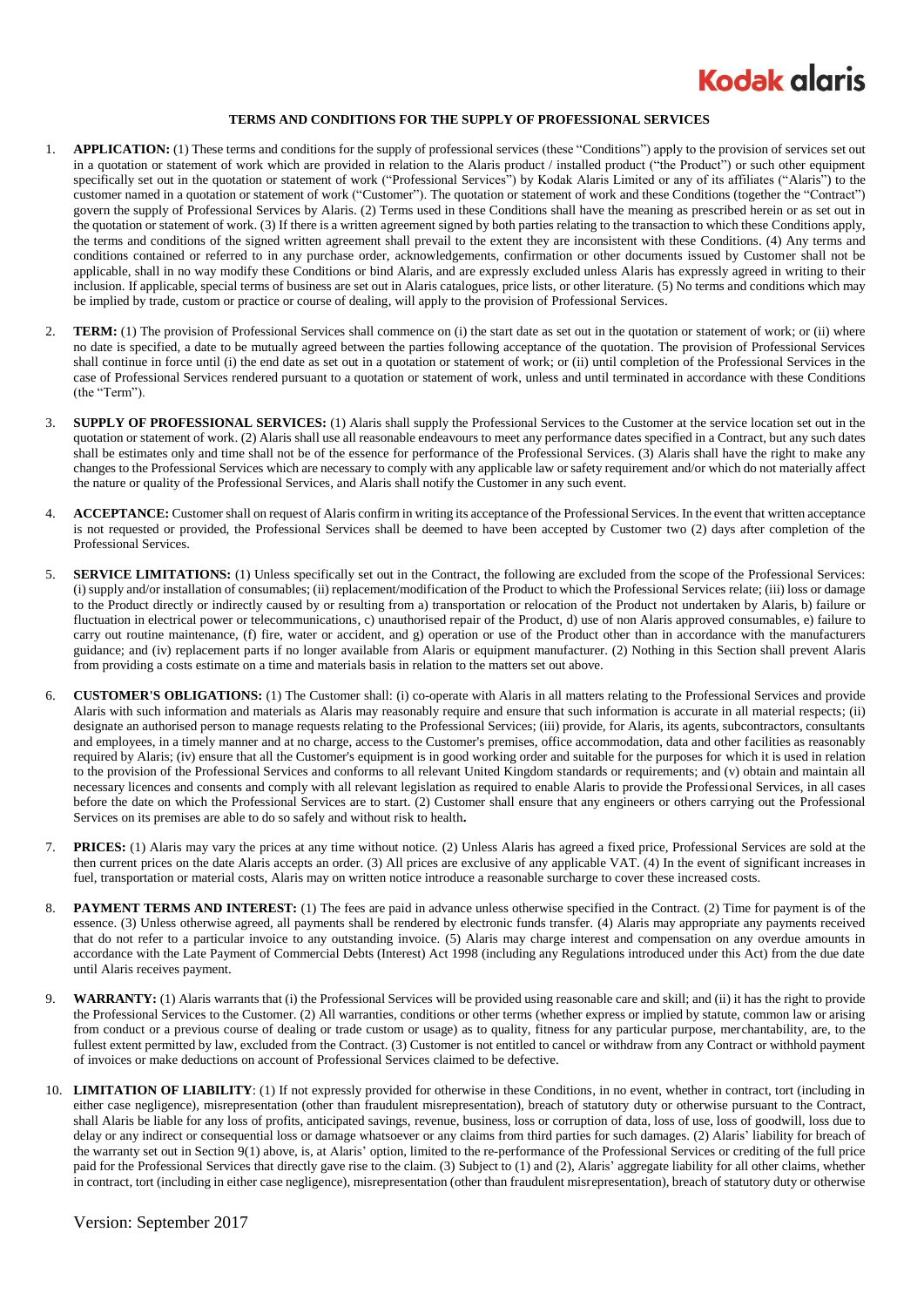## **Kodak glaris**

pursuant to the Contract, shall be limited to the net price paid by the Customer for the specific Professional Services giving rise to the claim in the twelve (12) months prior to the date on which the loss or damage occurred. (4) Nothing in the Contract shall be deemed to exclude or limit Alaris' liability in respect of: (i) Loss or damage caused by wilful intent or gross negligence of Alaris or Alaris' officers, employees, agents or contractors; (ii) Injuries to or death of any person, caused by Alaris or Alaris' officers, employees, agents or contractors; or (iii) any other liability which cannot be excluded by law. (5) Any claim for loss or damages, (except a claim for damages arising out of (4), must be notified to Alaris within twelve (12) months as from the date on which the damage was caused, failing which such claim is deemed to be waived.

- 11. **INTELLECTUAL PROPERTY:** All intellectual property rights, meaning all inventions, patents, registered designs, design rights, data base rights, copy rights, know-how, trademarks, trade secrets and any other intellectual property rights, and the applications for any of the same and any rights or forms of protection of a similar nature and having equivalent or similar effect to any of them which may subsist anywhere in the world ("Intellectual Property Rights") in or arising out of or in connection with the Professional Services shall be owned and retained by Alaris unless otherwise set out in the Contract.
- 12. **INDEMNIFICATION:** (1) Customer shall (i) not cause or permit any third party to cause any damage or endanger the Intellectual Property Rights of Alaris; and (ii) without prejudice to any other rights of Alaris, indemnify Alaris for any loss suffered by Alaris by reason of any use by Customer, Customer's employees, agents or customers, of Intellectual Property Rights of Alaris other than in accordance with the Contract. (2) Customer shall without prejudice to any other rights of Alaris, indemnify Alaris for any loss suffered by Alaris, howsoever arising, by reason of Customer's breach of its obligations pursuant to Section 6 above. (3) In the event of a claim, or notification of an intention to make a claim, which may reasonably be considered likely to give rise to a liability under this indemnity ("Claim"), Customer shall: (i) as soon as reasonably practicable, give written notice of the Claim to Alaris specifying the nature of the Claim in reasonable detail; and (ii) not make any admission of liability, agreement or compromise in relation to the Claim. (4) Customer shall not, except with the prior written consent of Alaris, consent to entry of any judgment or enter into any settlement that does not include an unconditional term the giving by the claimant or plaintiff to Alaris and its affiliates a release from all liability and blame with respect to the Claim.
- 13. **SUSPENSION AND TERMINATION:** (1) If Alaris' performance of any of its obligations under the Contract is prevented or delayed by any act or omission by the Customer or failure by the Customer to perform any relevant obligation ("Customer Default", Alaris shall, without limiting its other rights or remedies, have the right to suspend performance of the Professional Services until the Customer remedies the Customer Default, and to rely on the Customer Default to relieve it from the performance of any of its obligations to the extent the Customer Default prevents or delays Alaris' performance of any of its obligations. (2) Alaris shall not be liable for any costs or losses sustained or incurred by the Customer arising directly or indirectly from Alaris' failure or delay to perform any of its obligations as set out in the Contract; and the Customer shall reimburse Alaris on written demand for any costs or losses sustained or incurred by Alaris arising directly or indirectly from the Customer Default. (3) Where, in Alaris' reasonable opinion, equipment is no longer capable of economic repair or where parts are no longer available, such equipment may be removed from the scope of the Contract on written notice to the Customer. (4) Without prejudice to its other rights, Alaris may terminate the Contract or in its sole discretion suspend performance of the Professional Services immediately by written notice to the Customer in the event that (i) Customer fails to pay any sums due under and in accordance with the Contract; (ii) Customer breaches any terms of the Contract; (iii) Customer is unable to pay its debts as they fall due, passes a resolution for winding up (other than for the purposes of a solvent amalgamation or reconstruction) or if a court of competent jurisdiction makes an order to that effect, enters into a receivership or liquidation or otherwise ceases to carry on business or an analogous event occurs to Customer in any jurisdiction; (iv) an event pursuant to Section 18 (6) where such event has persisted for more than 14 days; or (v) pursuant to Sectio[n 16](#page-1-0) (2).
- 14. **CONFIDENTIAL INFORMATION:** (1) All non-public, confidential or proprietary information of Alaris, including but not limited to, specifications, samples, patterns, designs, plans, drawings, documents, data, business operations, pricing, discounts or rebates, disclosed by Alaris in connection with the Contract, whether disclosed orally or disclosed or accessed in written, electronic or other form or media, and whether or not marked, designated or otherwise identified as "confidential," shall be deemed to be confidential, to be used solely for the purpose of performing under the Contract and may not be disclosed or copied unless authorized in advance by Alaris in writing. (2) Upon Alaris' request, Customer shall promptly return all documents and other materials received from Alaris and delete any copies made thereof. (3) Alaris shall be entitled to apply for injunctive relief for any violation of this Section. (4) This Section does not apply to information that is: (i) in the public domain; (ii) known to Customer at the time of disclosure; (iii) rightfully obtained by Customer on a non-confidential basis from a third party; or (iv) is required to be disclosed by any applicable law or by order of any court of competent jurisdiction or any government body, agency or regulatory body, provided that the receiving party shall use all reasonable endeavours to give the disclosing party as much written notice of the disclosure as it reasonably can to enable the disclosing party to seek a protective order or other action protecting the confidential information from disclosure.
- <span id="page-1-1"></span>15. DATA PROTECTION: (1) Each party will comply with its obligations in terms of laws and regulations relating to the protection or disclosure of personal data, sensitive data or such other data which is deemed to be 'personal' pursuant to applicable data protection law in force from time to time. (2) Each party shall indemnify, defend and hold the other party harmless against claims resulting from or in connection with the indemnifying party's non-observance or insufficient observance of such obligations or any of its obligations in this Sectio[n 15.](#page-1-1)
- <span id="page-1-0"></span>16. **MAJOR BUSINESS CHANGE:** (1) If in the reasonable opinion of Alaris there is or is likely to be a major change in the business operations of Alaris which has or could have an adverse impact on the viability of the provision of the Professional Services to be supplied to the Customer ("Major Business Change"), Alaris shall notify the Customer and Alaris and the Customer shall meet and discuss in good faith whether the provisions of any Contract between Alaris and the Customer needs to be varied. (2) In the event that the parties cannot agree in good faith on such contract variations within a period of 30 days of the parties meeting, then either party has the right to terminate any contract between them. (3) Unless otherwise agreed by Alaris and the Customer in writing, the rights and obligations of the parties which have arisen prior to termination shall not be affected and shall stay in full force and effect. For the avoidance of doubt, with effect from the date of termination, Alaris shall have no obligation to supply or deliver any Professional Services under the relevant Contract anymore. (4) Neither party will be entitled to claim or receive compensation from the other party by reason of the operation of this Section.
- 17. **ANTI-BRIBERY:** (1) In this Section, Anti-Bribery Laws means any anti-corruption, anti-bribery or anti-kickback laws or regulations of the laws in the country where the Professional Services are being performed (the "Country Laws"), the Bribery Act and/or the FCPA; Associated Person means in relation to any entity, a person who (by reference to all the relevant circumstances) performs services for or on that entity's behalf in any capacity and including, without limitation, employees, agents, subsidiaries, representatives and subcontractors; Bribery Act means the UK Bribery Act 2010 (as amended from time to time); and FCPA means the US Foreign Corrupt Practices Act 1977 (as amended from time to time). (2) Customer shall not, and